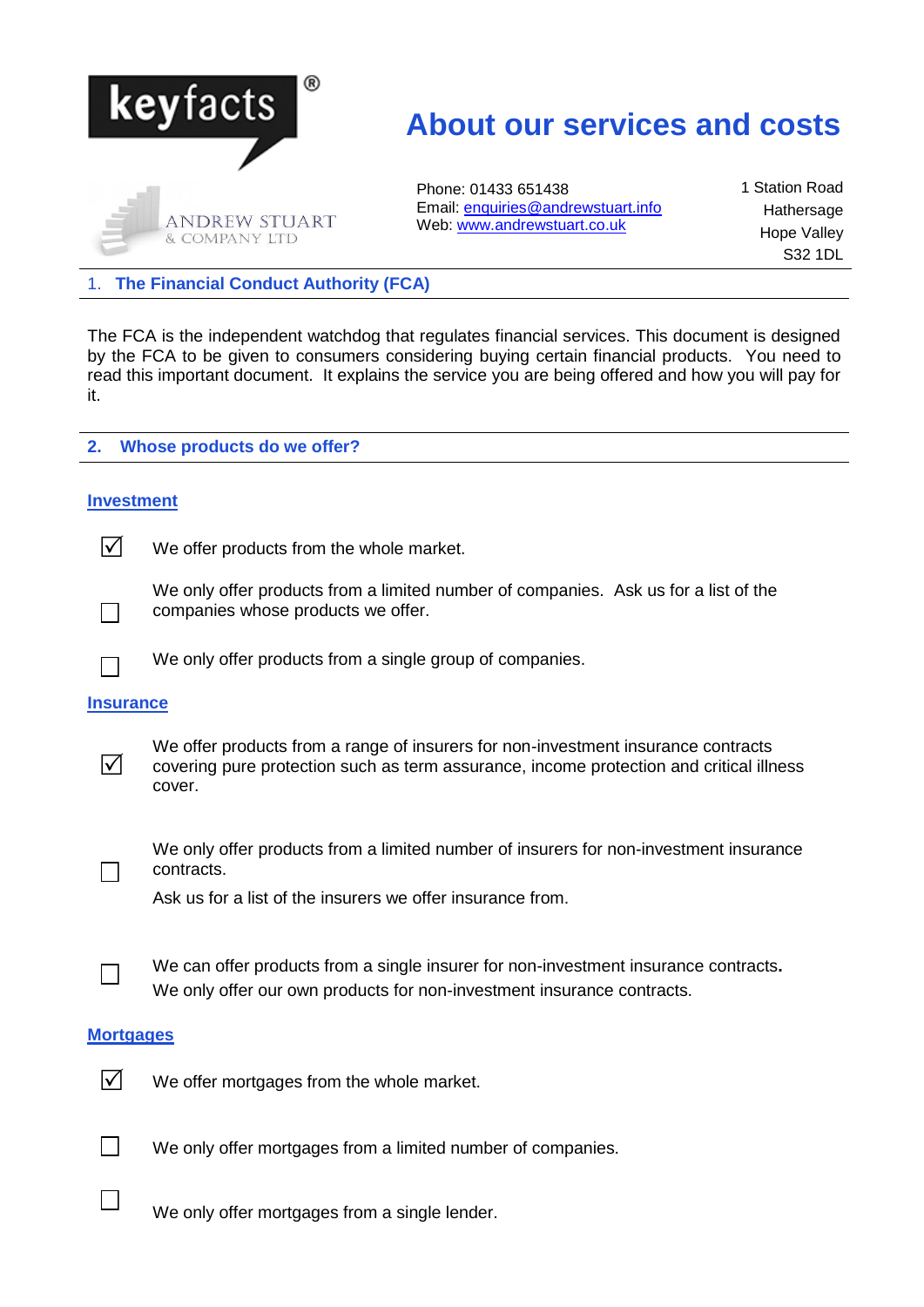# **3. Which service will we provide you with?**

## **Investment**

 $\triangledown$  We will advise and make a recommendation for you after we have assessed your needs.

You will not receive advice or a recommendation from us. We may ask some questions to narrow down the selection of products that we will provide details on. You will then need to make your own choice about how to proceed.

We will provide basic advice on a limited range of stakeholder products and in order to do this we will ask some questions about your income, savings and other circumstances but we will not:

- Conduct a full assessment of your needs;  $\bullet$
- Offer advice on whether a non-stakeholder product may be more suitable.

We offer a full financial planning service or alternatively can provide specific advice on:

- Savings and investment,
- Protecting yourself and/or loved ones in the event of death, serious illness or disability,
- Retirement planning.

#### **Insurance**

We will advise and make a recommendation for you after we have assessed your needs for non-investment insurance contracts covering pure protection such as term assurance, income protection and critical illness cover



 $\overline{\mathsf{M}}$ 

 $\Box$ 

You will not receive advice or a recommendation from us for non-investment insurance contracts. We may ask some questions to narrow down the selection of products that we will provide details on. You will then need to make your own choice about how to proceed.

## **Mortgages**

 $\overline{V}$  We will advise and make a recommendation for you after we have assessed your needs.

 $\Box$ 

You will not receive advice or a recommendation from us. We may ask some questions to narrow down the selection of products that we will provide details on. You will then need to make your own choice about how to proceed.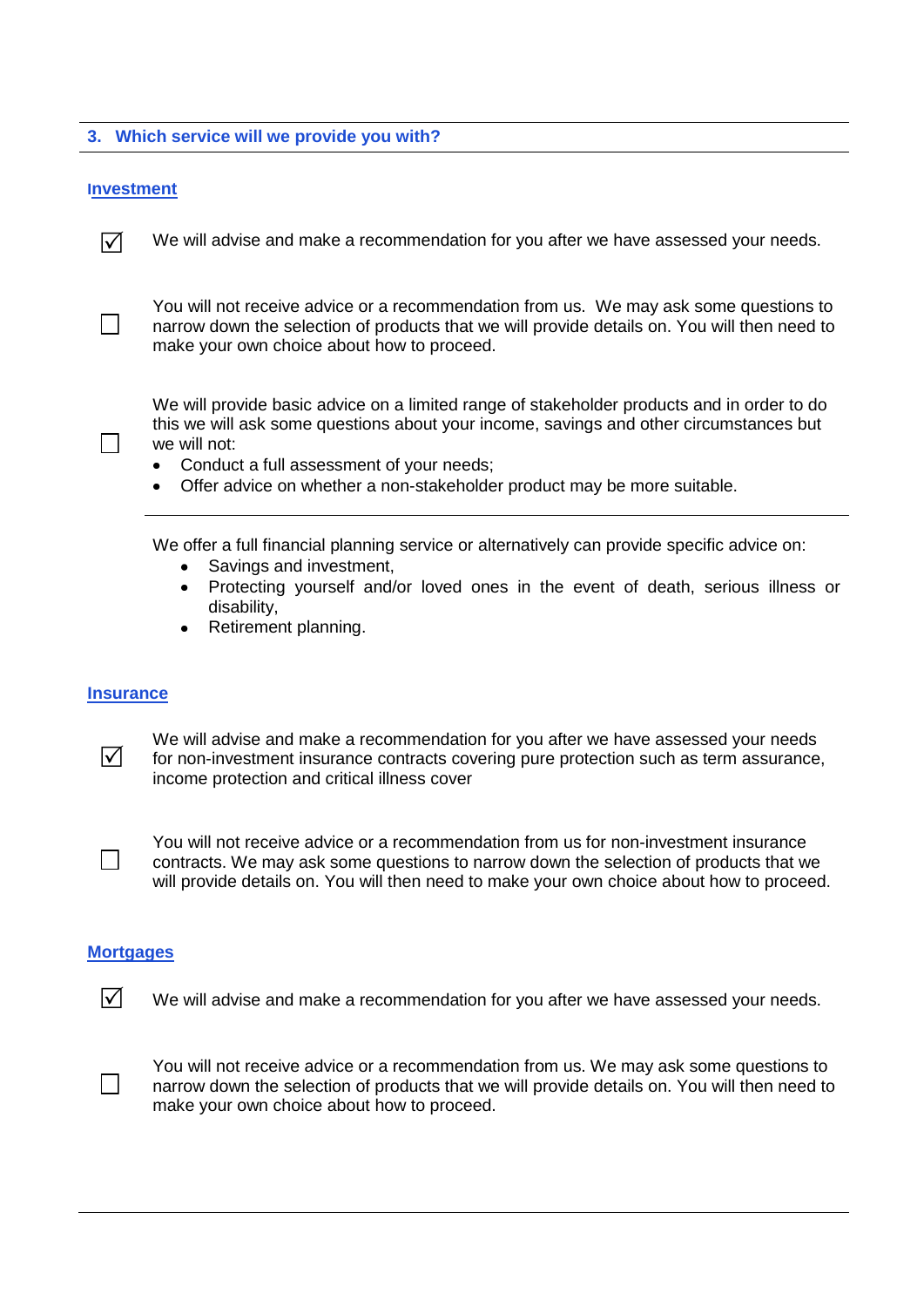# **4. What will you have to pay us for our services?**

#### **Investment**

You will pay for our services on the basis of adviser charging and/or fee. We will discuss your payment options with you and will answer any questions you have. We will not charge you until we have agreed with you how we are to be paid.

**Paying by fee:** Whether you buy a product or not, you will pay us a fee for our advice and services. Fees will be invoiced on a monthly basis until completion of our work.

We will confirm the actual rate we will charge in writing before beginning work. Our typical charges are:

**Hourly Rate: Director / Financial Adviser £123 per hour** 

| Lump sum                         |                                  |
|----------------------------------|----------------------------------|
| Amount to be Invested            | Fee as a % of sum being invested |
| Up to $£100,000$                 | $1.9\%$                          |
| Excess above £100,00 to £250,000 | 0.6%                             |
| Excess above £250,000            | 0.5%                             |

For example: An initial investment of £200,000 would incur an advice and implentation fee of £2,500 (£100,000 at 1.9% + £100,00 at 0.6%) an effective rate of 1.25%.

**Reviews:** Everyone's circumstance are different, so for a review we charge an hourly rate for the time it will take to complete the job, subject to a minimum: Initial review: - £500 with the initial consultation without charge. Annual Review: - By reference to the Service Proposition.

At the moment we do not require you to pay VAT, however this may change in the future. We will tell you if you have to pay VAT prior to work commencing.

We will give you an estimate of how much in total we may charge. You may also ask us not to exceed a given amount without checking with you first.

**Paying by Adviser Charging:** We will agree with you an amount for the service that we provide which will be paid to us from your cash account held within the Investment platform. Alternatively should a cash account not be available, the cost for our services is to be deducted (if possible) from the investments we hold. You will be charged as set out and agreed with in accordance to the signed value proposition.

**Other benefits we may receive:** We advise on a range of products from a variety of firms; we may receive certain non-monetary benefits from these firms, which are used to enhance the quality of service we provide to you. Benefits we may receive include access to technical services, information technology support, or the supply of product literature. Further information regarding any of these arrangements is available on request**.**

**Information about other costs and associated charges:** There may be other costs, including taxes, that are payable through other parties (such as the product provider) that we may not be party to. Such charges are normally disclosed in relevant third party documentation, for example a Key Features Document.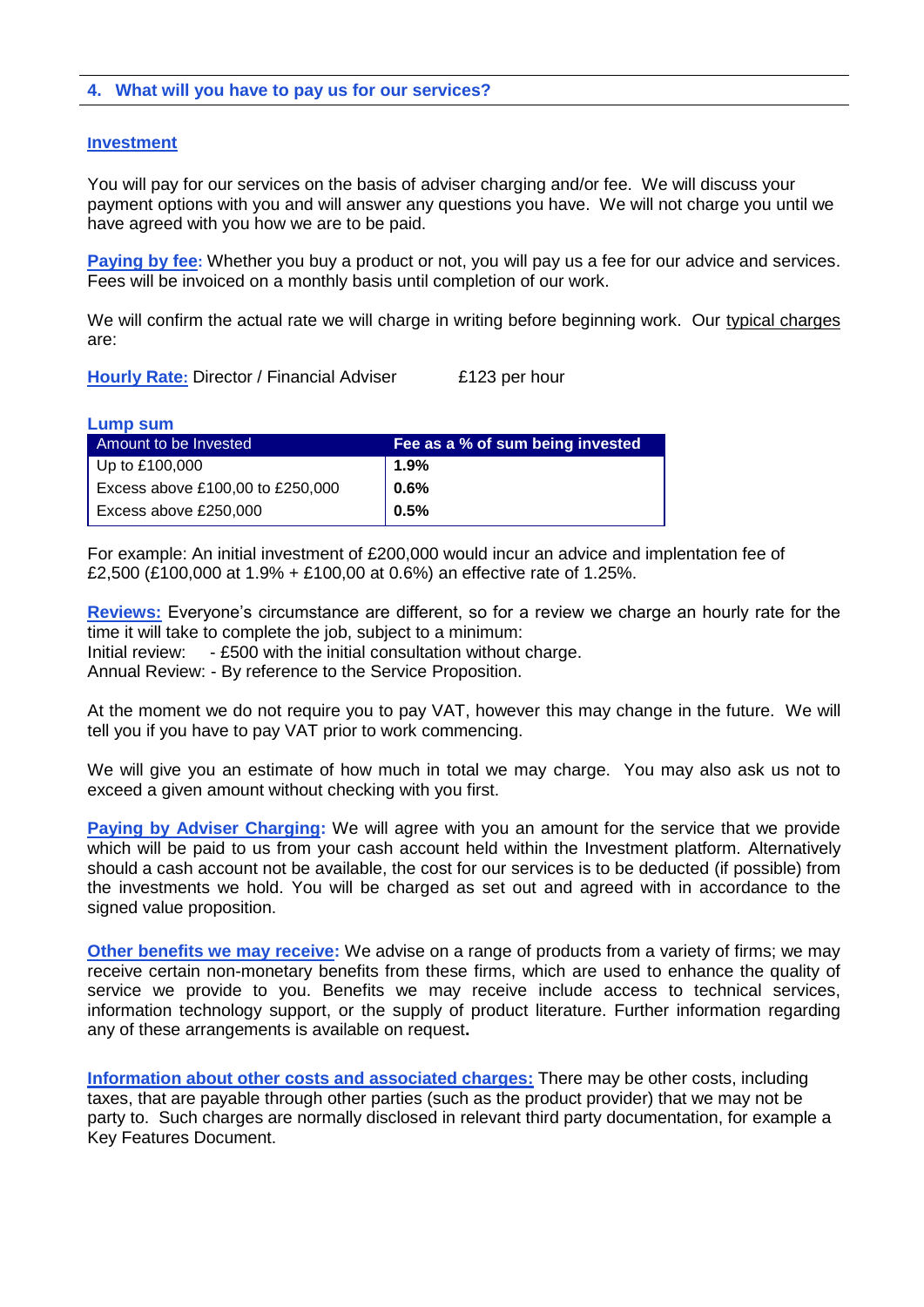#### **Insurance**

 $\triangledown$ 

П

A fee

No fee specifically for non-investment contracts covering pure protection such as term assurance, income protection and critical illness cover although the costs involved in advising on these areas maybe incorporated in to any fee that you pay us for other services. This will be made clear in your letter of engagement.

You will receive a quotation which will tell you about any other fees relating to any particular insurance policy.

# **Mortgages**

 $\overline{\mathsf{M}}$ 

 $\Box$ 

No fee. We will be paid a procuration fee from the lender, or

A fee of £123 per hour. For example if the total time to arrange your mortgage came to 5 hours, we would charge you £615, which may be more or less depending on your personal circumstances. Fees will be invoiced on a monthly basis for the work until completion. We will offset any introductory fees received from the lenders against the fees due.

A fee of £1,500 will be payable at the outset for the recommendation and arranging of a mortgage. Any commission received from the provider will be returned to you, the client.

You will receive a key facts illustration when considering a particular mortgage, which will tell you about any fees relating to it.

Fees are negotiable depending on how complex your requirements are.

## **Refund of fees**

If we charge you a fee, and your mortgage does not go ahead, you will receive:

 $\triangledown$  No refund in any circumstances.

# **5. Who regulates us?**

Andrew Stuart & Company Limited is authorised and regulated by the Financial Conduct Authority. Our FCA Register number is 441589

Our permitted business is to provide investment advice and arrange life assurance, pensions, collective investments (e.g. unit trusts, investment trusts, and OEICs), individual savings accounts, Mortgages and general insurance.

You can check this on the FCA's Register by visiting the FCA's website [www.fca.gov.uk/register](http://www.fca.gov.uk/register) or by contacting the FCA on 0845 606 1234.